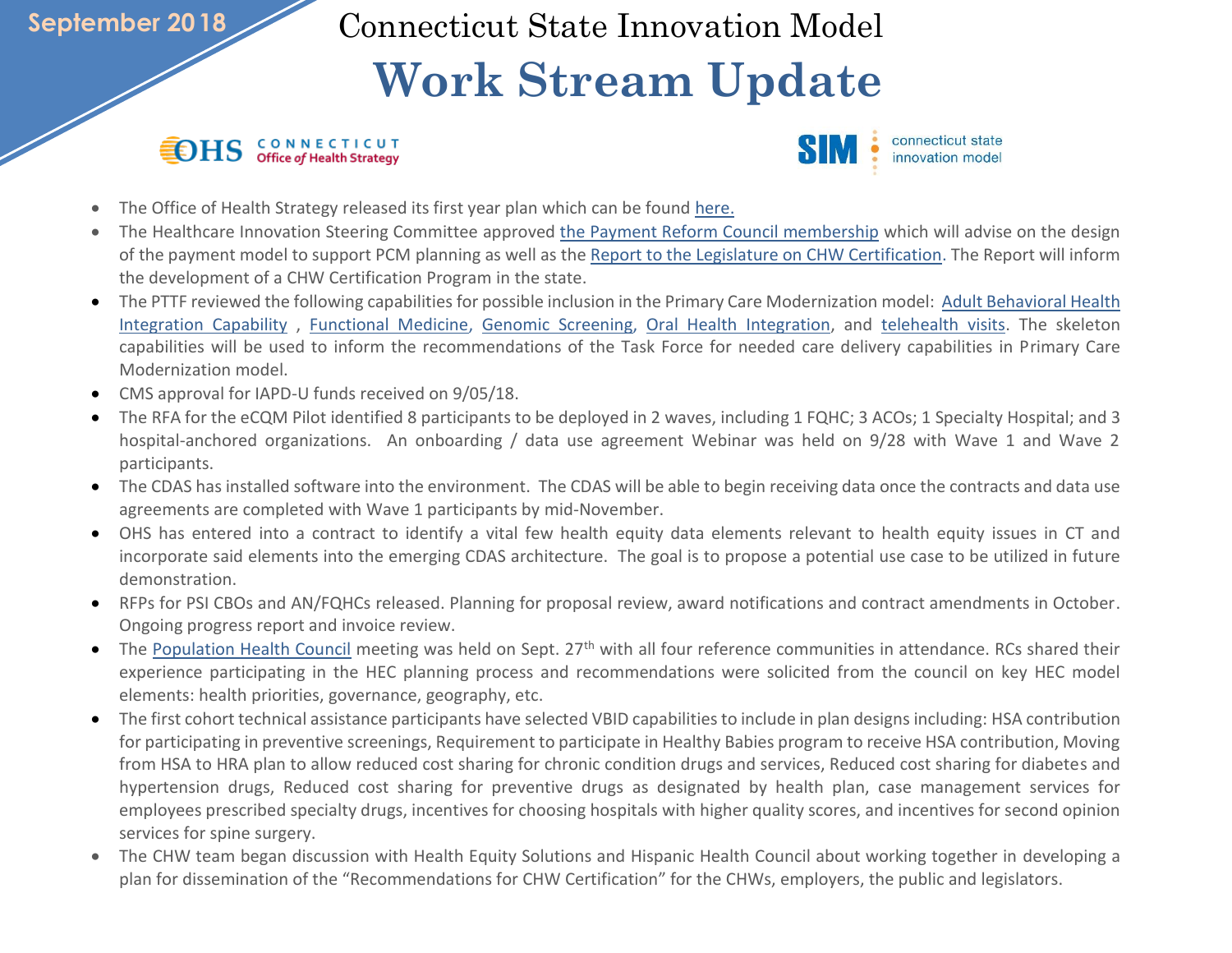| Council/                                                                         | <b>Major Topics</b>                                                                                        | Progress/                                                                                                                                                                                                                                                                                                                                                                                                                          | <b>Next Steps</b>                                                                                                                                                                       | <b>Upcoming</b>         |
|----------------------------------------------------------------------------------|------------------------------------------------------------------------------------------------------------|------------------------------------------------------------------------------------------------------------------------------------------------------------------------------------------------------------------------------------------------------------------------------------------------------------------------------------------------------------------------------------------------------------------------------------|-----------------------------------------------------------------------------------------------------------------------------------------------------------------------------------------|-------------------------|
| <b>Work Stream</b>                                                               | <b>Covered</b>                                                                                             | <b>Outputs</b>                                                                                                                                                                                                                                                                                                                                                                                                                     |                                                                                                                                                                                         | <b>Meetings</b>         |
| <b>Healthcare</b><br>Innovation<br><b>Steering</b><br><b>Committee</b><br>(HISC) | <b>Primary Care</b><br><b>Modernization</b><br><b>Community</b><br>health Workers                          | • Approved the Payment Reform Council<br>membership which will advise on the design of the<br>payment model to support PCM planning<br>Approved the Report to the Legislature on CHW<br>$\bullet$<br>Certification. The Report will inform the<br>development of a CHW Certification Program in<br>the state.<br>Discussed Primary Care Modernization planning,<br>including the timeline and strategy for consumer<br>engagement  | • Discuss the Health Enhancement<br><b>Communities Planning Strategy</b><br>Discuss progress on the<br><b>Prevention Service Initiative</b>                                             | 10/11/18                |
| Consumer<br><b>Advisory Board</b><br>(CAB)                                       | <b>Consumer input</b><br>on barriers to<br>appropriate<br>healthcare<br><b>Healthcare</b><br><b>Reform</b> | Consumer Engagement Coordinator sent follow up<br>emails to organizers of past outreach events to<br>apply for CAB<br>CAB approved consumer representatives for<br>Payment Reform Council (PRC)<br>Consumer representatives discussed PCM Design<br>$\bullet$<br>Group process                                                                                                                                                     | • Continue new member outreach<br>strategy<br>• HISC to approve CAB<br>recommendations for PRC<br>• Comments and concerns will be<br>shared with Freedman Team                          | 10/9/18                 |
| <b>Practice</b><br><b>Transformation</b><br><b>Task Force</b><br>(PTTF)          | <b>Primary Care</b><br><b>Modernization</b>                                                                | Reviewed Adult Behavioral Health Integration<br>Capability for inclusion in Primary Care<br>Modernization<br>Reviewed skeleton capabilities for <b>Functional</b><br>Medicine, Genomic Screening, Oral Health<br>Integration, and telehealth visits. The skeleton<br>capabilities will be used to inform the<br>recommendations of the Task Force for needed<br>care delivery capabilities in Primary Care<br>Modernization model. | • Review Pain Management<br><b>Capability for Primary Care</b><br>Modernization.<br>• Review additional capabilities for<br>Primary Care Modernization,<br>including Diverse Care Teams | $10/9/18$ ,<br>10/30/18 |

 $\leftarrow$  Health Equity  $\leftarrow$  Healthcare Quality

 $\leftarrow$  Consumer Empowerment

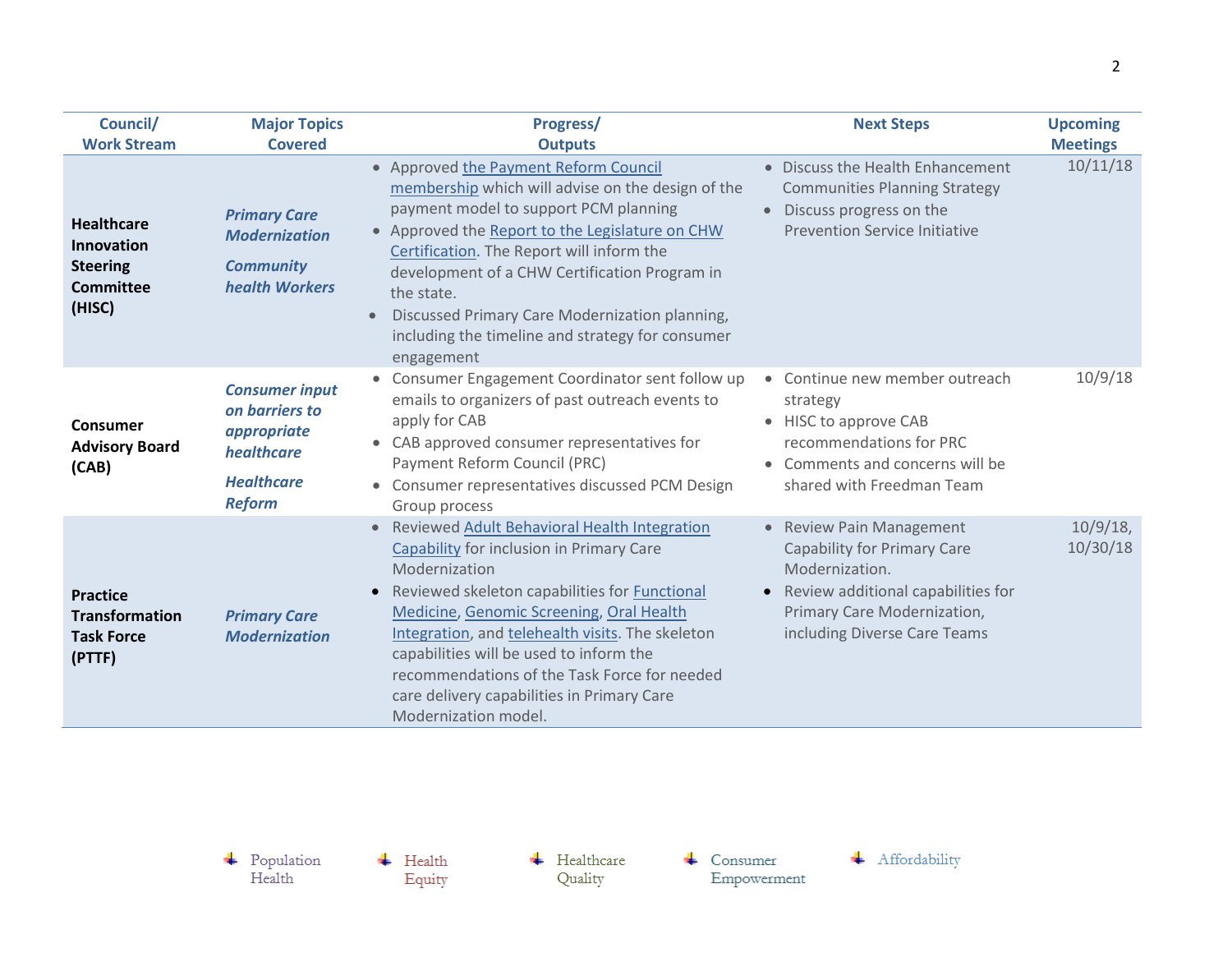- CMS approval for IAPD-U funds received on 9/05/18.
- [Health IT Advisory Council](https://portal.ct.gov/OHS/HIT-Work-Groups/Health-IT-Advisory-Council/Meeting-Materials) met on 9/27/18 in which both OHS and DSS HIT efforts described.
- The statutory mandated Medication Reconciliation & Polypharmacy Work Group convened its' kickoff meeting on 9/24/18. The CancelRx design group is developing recommendations for the MRP WG to review and possibly incorporate as part of their directive.
- Work has begun on the development of the notfor-profit HIE entity.
- Requirements and Legal Framework documents along with Use Case Summary documents for CEAs and CCDAs have been completed.
- The RFA for the eCQM Pilot identified 8 participants to be deployed in 2 waves, including 1 FQHC; 3 ACOs; 1 Specialty Hospital; and 3 hospital-anchored organizations. An onboarding / data use agreement Webinar was held on 9/28 with Wave 1 and Wave 2 participants.
- In partnership with OSC, OHS is engaging 2 payers to participate in the eCQM pilot as well. This will enhance the data digested by CDAS by including claims, labs and clinical data.
- CDAS has installed software into the environment. CDAS will be able to begin receiving data once the contracts and data use agreements are completed with Wave 1 participants by mid-November.
- Technical assistance kick off for wave 1 eCQM participants scheduled for 10/15 10/15/18 MRP Work Group
- Contract execution process for Wave 1 participants 10/15-11/1 eCQM to begin accepting CCDAs by mid-November. 10/18/18 Health IT Advisory
- Begin planning activities around next APD funding submission. Council meeting

**Health Information Technology (HIT)**

*IAPD-U HIE Entity eCQM/CDAS Health Equity*

 $\leftarrow$  Population Health

 $\leftarrow$  Health Equity  $\leftarrow$  Healthcare Quality

Consumer Empowerment

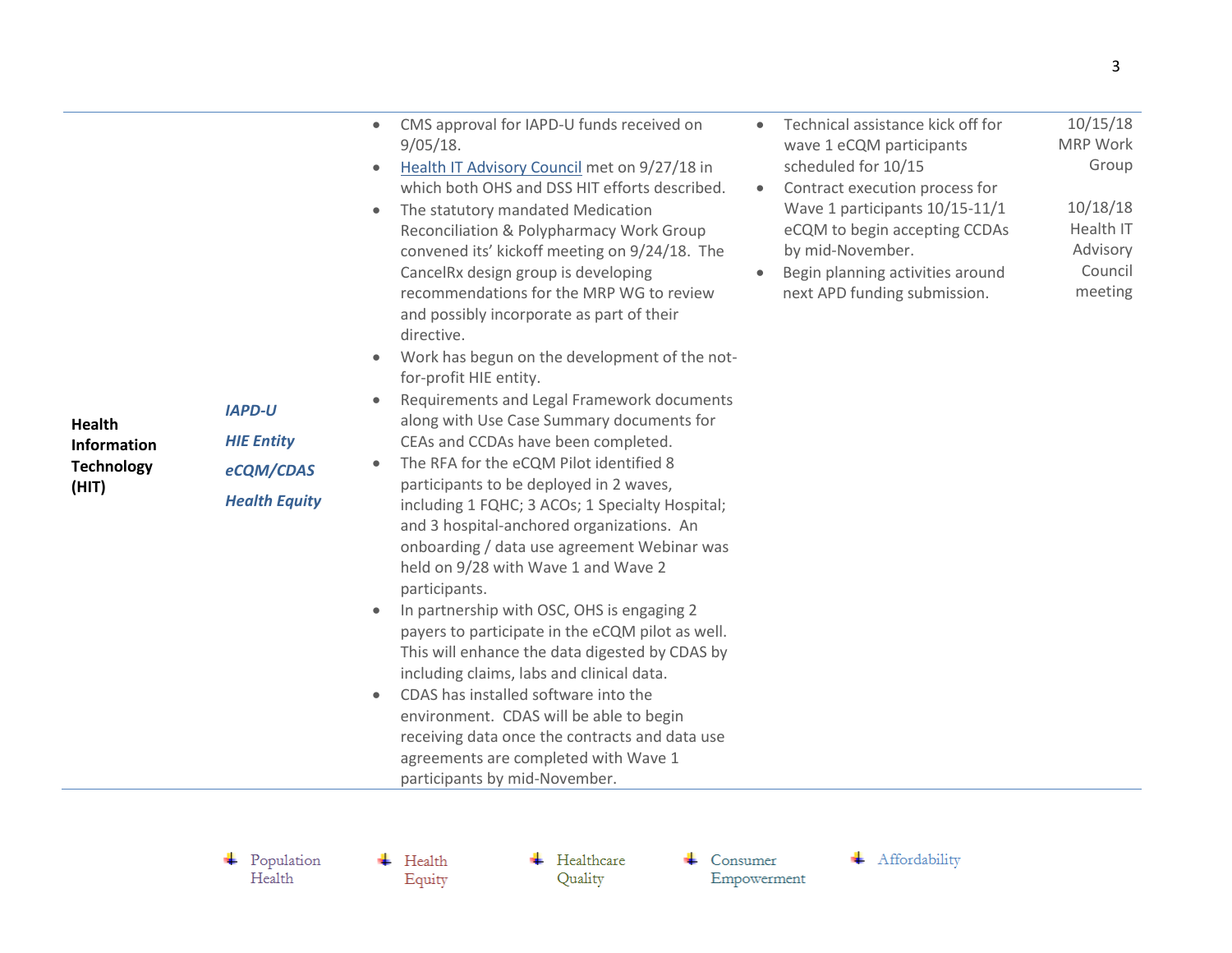| <b>Quality Council</b><br>(QC)                |                                                                                                                        | Is developing a Quality Measures Improvement<br>(QMI) work group to provide guidance in the<br>quality measures data that CDAS will receive. At<br>this time, participant types have been identified<br>and recruitment will begin shortly.<br>OHS has entered into a contract to identify a<br>vital few health equity data elements relevant to<br>health equity issues in CT and incorporate said<br>elements into the emerging CDAS architecture.<br>The goal is to propose a potential use case to be<br>utilized in future demonstration.<br>Continue to engage stakeholders for data<br>sharing activities.<br>See Evaluation Section                                                                                                                                                                                                                                                                                                                                                                                                                                                                                                                                                                               |
|-----------------------------------------------|------------------------------------------------------------------------------------------------------------------------|----------------------------------------------------------------------------------------------------------------------------------------------------------------------------------------------------------------------------------------------------------------------------------------------------------------------------------------------------------------------------------------------------------------------------------------------------------------------------------------------------------------------------------------------------------------------------------------------------------------------------------------------------------------------------------------------------------------------------------------------------------------------------------------------------------------------------------------------------------------------------------------------------------------------------------------------------------------------------------------------------------------------------------------------------------------------------------------------------------------------------------------------------------------------------------------------------------------------------|
| Population<br><b>Health Planning</b><br>(DPH) | <b>Health</b><br><b>Enhancement</b><br><b>Communities</b><br><b>Prevention</b><br><b>Services</b><br><b>Initiative</b> | Additional stakeholder and<br>HEC stakeholder engagement continues as Health<br>$\bullet$<br>consumer engagement;<br>Management Associates/DPH/OHS continue<br>continued report revision;<br>finalizing draft HEC report elements. Two HEC<br>feedback will be solicited from<br>webinars were held to engage local health<br>the population health council<br>departments and other state agencies.<br>and HISC. Obtain final approval<br>A report template has been shared with each<br>or the report before releasing<br>reference community (RC) as they wrap up their<br>for public comment.<br>community engagement activities and begin<br>HMA to follow up with RCs early<br>working on their individual reports.<br>October to obtain up-to-date<br>RFPs for PSI CBOs and AN/FQHCs released.<br>details on community<br>Planning for proposal review, award notifications<br>engagement activities and<br>and contract amendments in October. Ongoing<br>results. RC draft reports due on<br>Oct $19th$ .<br>progress report and invoice review.<br>The Population Health Council meeting was held<br>on Sept. 27 <sup>th</sup> with all four reference communities<br>in attendance. RCs shared their experience |

 $\begin{tabular}{c} \textbf{4} \quad Population \\ Health \end{tabular}$ 

 $\leftarrow$  Health Equity  $\leftarrow$  Healthcare Quality

 $\leftarrow$  Consumer Empowerment + Affordability

 $\overline{\phantom{0}}$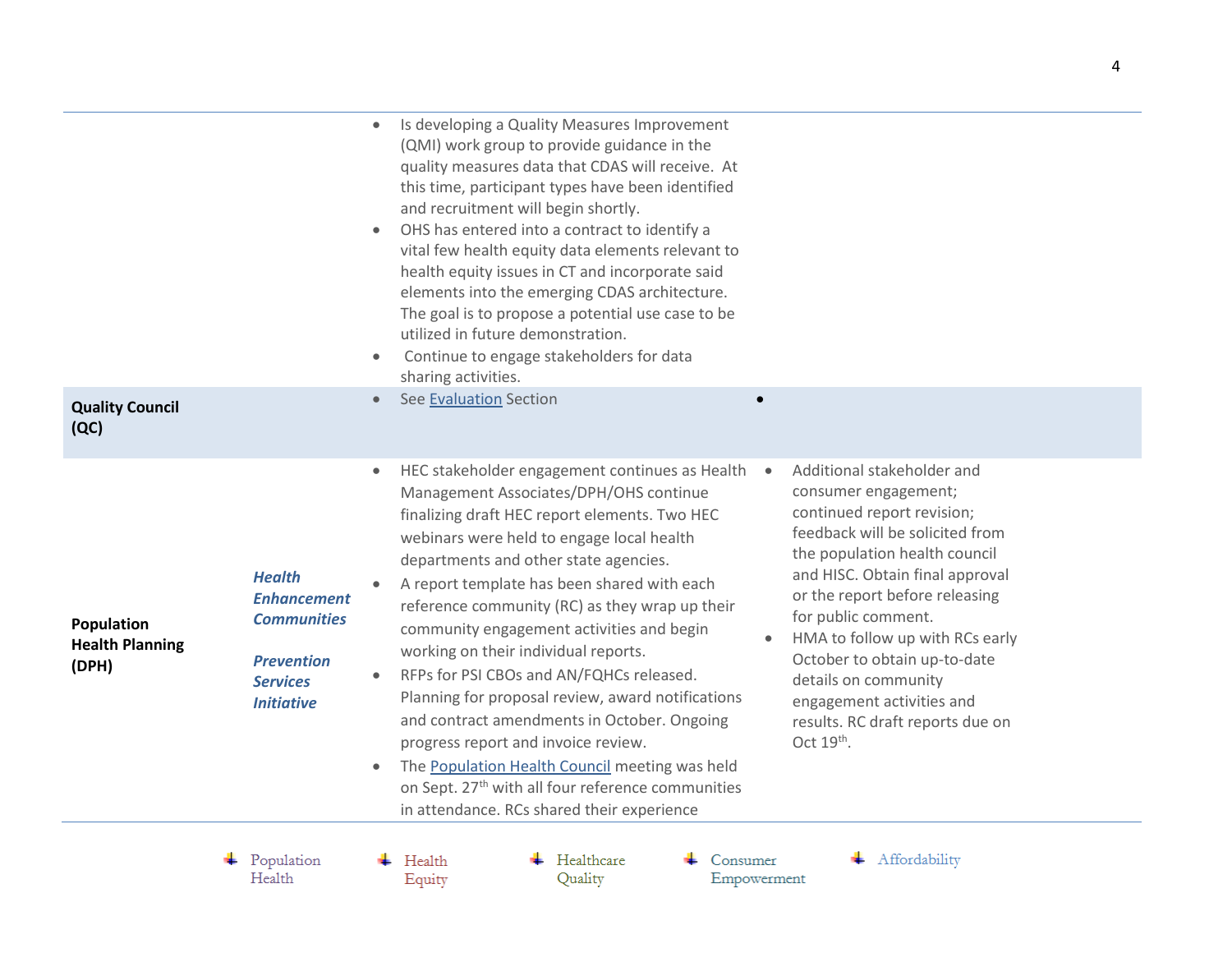|                                                                                                                     |                      | participating in the HEC planning process and<br>Second PSI Learning Session on<br>$\bullet$<br>recommendations were solicited from the council<br>October 3, 2018. PSI<br>on key HEC model elements: health priorities,<br>presentation to HISC at October<br>governance, geography, etc.<br>11, 2018 meeting.<br>Epidemiology staff reviewed and provided<br>$\bullet$<br>written feedback on draft HEC report (8/31) and<br>A follow up PHC webinar/call is<br>additional CT statistics for use in report and<br>scheduled for Oct 9 <sup>th</sup> to cover<br>potential future HEC monitoring, i.e. data on<br>agenda topics relating to HEC<br>economic & racial disparities in CT (9/6); CT<br>centralized support and<br>Eviction data was aggregated from census tract to<br>financing, which were left<br>the Town/MCD level (9/13); provided<br>uncovered in the September<br>comprehensive CT statistics on town-level<br>meeting due to time.<br>avoidable-hospitalizations 2012-15 (% of AH<br>events and associated charges ); reviewed<br>Update health statistics<br>feasibility of reporting on an expanded birth risk<br>$\bullet$<br>information as needed.<br>indicator based on mother & father's education<br>status.<br>Update local area population<br>$\bullet$<br>In collaboration with BRFSS staff, DPH<br>estimates for use with local-area<br>$\bullet$<br>epidemiology staff assembled long-term trend<br>health statistics.<br>data for Obesity prevalence by age, as well as for<br>other chronic conditions (e.g. diabetes). |                     |
|---------------------------------------------------------------------------------------------------------------------|----------------------|---------------------------------------------------------------------------------------------------------------------------------------------------------------------------------------------------------------------------------------------------------------------------------------------------------------------------------------------------------------------------------------------------------------------------------------------------------------------------------------------------------------------------------------------------------------------------------------------------------------------------------------------------------------------------------------------------------------------------------------------------------------------------------------------------------------------------------------------------------------------------------------------------------------------------------------------------------------------------------------------------------------------------------------------------------------------------------------------------------------------------------------------------------------------------------------------------------------------------------------------------------------------------------------------------------------------------------------------------------------------------------------------------------------------------------------------------------------------------------------------------------------------------------------------------------------|---------------------|
| Person<br><b>Centered</b><br><b>Medical Home</b><br>Plus (PCMH+) &<br>Care<br><b>Management</b><br><b>Committee</b> |                      | Held a quality measures webinar on 9/19<br><b>Prepare Shared Savings</b><br>Finalized PE monthly report summary<br>calculations<br>Finalize Legacy PEs compliance<br>Finalizing Legacy PEs compliance reviews<br>reviews<br>Develop New PEs compliance<br>$\bullet$<br>reviews process                                                                                                                                                                                                                                                                                                                                                                                                                                                                                                                                                                                                                                                                                                                                                                                                                                                                                                                                                                                                                                                                                                                                                                                                                                                                        | 10/4/18<br>10/10/18 |
| Value-based<br><b>Insurance</b><br><b>Design</b>                                                                    |                      | Continued working one-on-one with 9 employers<br>• Finalize planning for November 7<br>$\bullet$<br>to finalize targeted technical assistance program.<br>technical assistance wrap-up.<br>Planned for November 7 technical assistance<br>• Review public comment on VBID<br>wrap-up for 1 <sup>st</sup> cohort.<br>templates with Steering<br>Committee and finalize.                                                                                                                                                                                                                                                                                                                                                                                                                                                                                                                                                                                                                                                                                                                                                                                                                                                                                                                                                                                                                                                                                                                                                                                        |                     |
|                                                                                                                     | Population<br>Health | Affordability<br>Healthcare<br>Health<br>Consumer<br>Quality<br>Equity<br>Empowerment                                                                                                                                                                                                                                                                                                                                                                                                                                                                                                                                                                                                                                                                                                                                                                                                                                                                                                                                                                                                                                                                                                                                                                                                                                                                                                                                                                                                                                                                         |                     |

Equity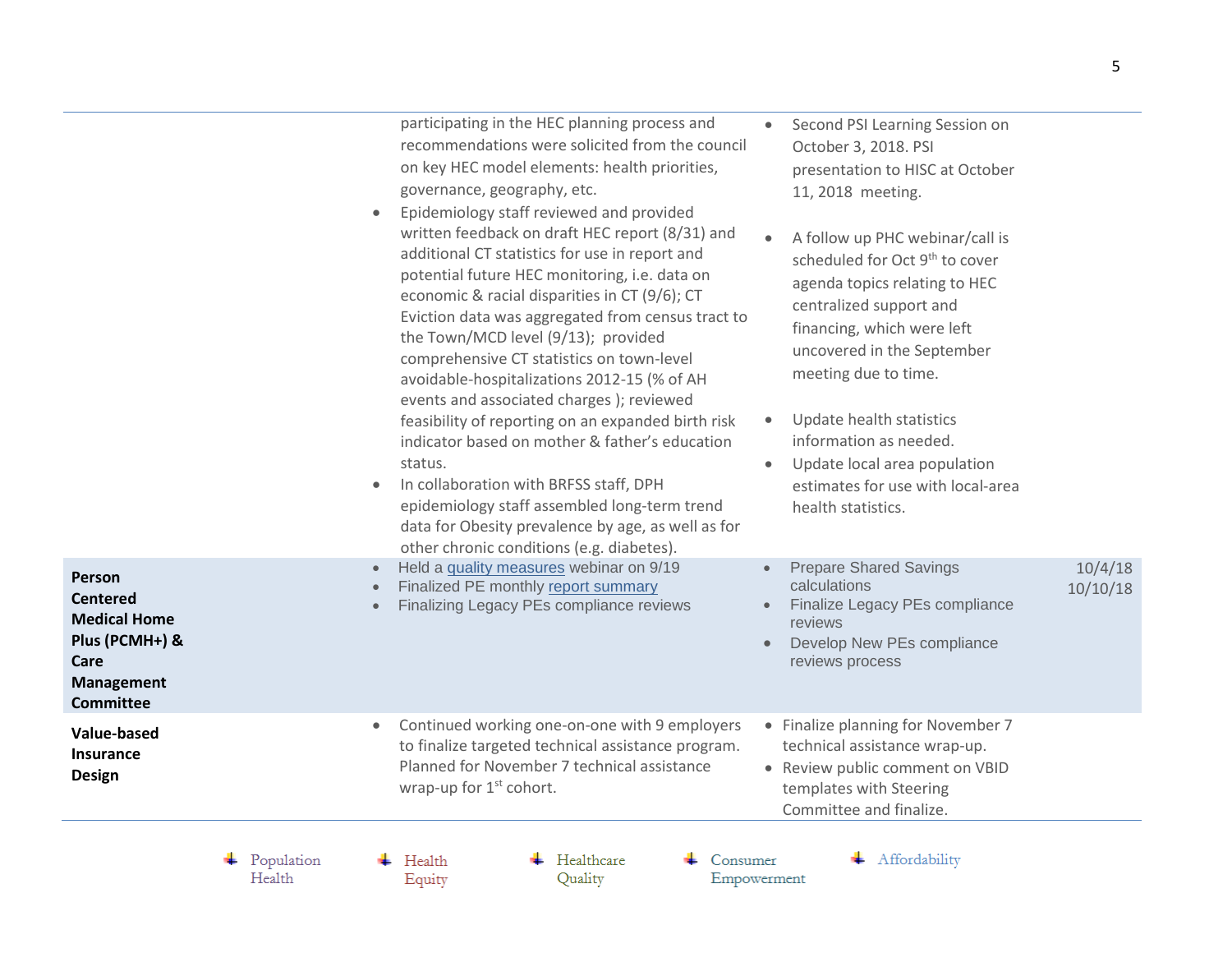|                                                                              |                      | Begin recruiting for Cohort 2, to<br>First cohort technical assistance participants have<br>$\bullet$<br>selected VBID capabilities to include in plan<br>launch in November.<br>designs including: HSA contribution for<br>participating in preventive screenings,<br>Requirement to participate in Healthy Babies<br>program to receive HSA contribution, Moving<br>from HSA to HRA plan to allow reduced cost<br>sharing for chronic condition drugs and services,<br>Reduced cost sharing for diabetes and<br>hypertension drugs, Reduced cost sharing for<br>preventive drugs as designated by health plan,<br>Case management services for employees<br>prescribed specialty drugs, Incentives for<br>choosing hospitals with higher quality scores, and<br>Incentives for second opinion services for spine<br>surgery.                                                                                                                                                                                                                                                                                                                                                                               |
|------------------------------------------------------------------------------|----------------------|--------------------------------------------------------------------------------------------------------------------------------------------------------------------------------------------------------------------------------------------------------------------------------------------------------------------------------------------------------------------------------------------------------------------------------------------------------------------------------------------------------------------------------------------------------------------------------------------------------------------------------------------------------------------------------------------------------------------------------------------------------------------------------------------------------------------------------------------------------------------------------------------------------------------------------------------------------------------------------------------------------------------------------------------------------------------------------------------------------------------------------------------------------------------------------------------------------------|
| <b>UCONN</b><br><b>Community</b><br><b>Health Worker</b><br>(CHW) Initiative |                      | 10/16/18<br>Facilitated a CHW Advisory Committee meeting<br>Finalize work plan for promotion<br>$\bullet$<br>on September 6 <sup>th</sup> , with the purpose of the<br>and education of CHW<br>meeting to review and discuss public comment<br>Certification Recommendations.<br>and to propose modifications to the<br>Participate in Health Equity<br>$\bullet$<br>Recommendations and Report.<br>Solutions planning for legislative<br>Healthcare Innovation Steering Committee<br>action - meeting being planned<br>$\bullet$<br>reviewed and approved the report to the<br>for October.<br>legislation on CHW Certification during the<br>Research action steps to do a<br>meeting on September 13 <sup>th</sup> .<br>CHW Employer inventory with<br>Began discussion with Health Equity Solutions<br><b>OHS SIM</b><br>and Hispanic Health Council about working<br>together in developing a plan for dissemination<br>of the "Recommendations for CHW Certification"<br>for the CHWs, employers, the public and<br>legislators.<br>Participated in Health Equity Solutions listening<br>session in Norwalk September 26 <sup>th</sup> by providing<br>input for a legislative agenda for the upcoming |
|                                                                              | Population<br>Health | Healthcare<br>Affordability<br>Health<br>Consumer<br>Quality<br>Equity<br>Empowerment                                                                                                                                                                                                                                                                                                                                                                                                                                                                                                                                                                                                                                                                                                                                                                                                                                                                                                                                                                                                                                                                                                                        |

Equity

6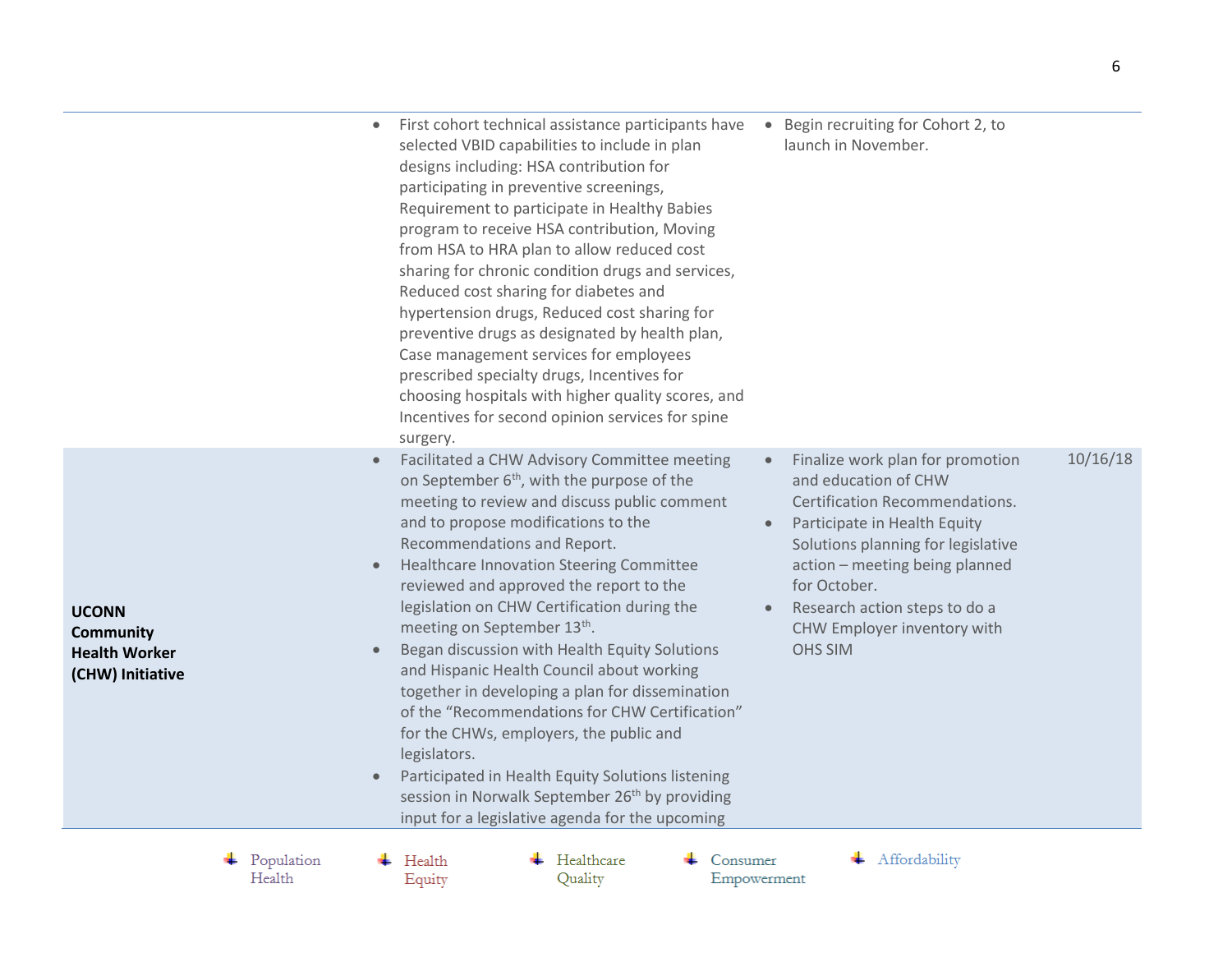<span id="page-6-0"></span>

|                                   |                      | CGA session regarding CHWs and educating<br>others in attendance.<br>Continued research on CHW Apprenticeships in<br>$\bullet$<br>consultation with Health Careers Apprenticeship<br>Programs and CT DOL to answer questions for<br>possible inaugural apprenticeship employer.                                                                                                                                                                                                                                                                                                                                                                                                                                                                                       |
|-----------------------------------|----------------------|-----------------------------------------------------------------------------------------------------------------------------------------------------------------------------------------------------------------------------------------------------------------------------------------------------------------------------------------------------------------------------------------------------------------------------------------------------------------------------------------------------------------------------------------------------------------------------------------------------------------------------------------------------------------------------------------------------------------------------------------------------------------------|
| <b>UCONN</b><br><b>Evaluation</b> | <b>Dashboard</b>     | Published October 1 dashboard<br>Continue analysis of APCD data<br>$\bullet$<br>$\bullet$<br>to set baselines and targets for<br>Medicaid CAHPS administration underway<br>$\bullet$<br>healthcare delivery methods<br>Continued planning for next commercial CHAPS<br>$\bullet$<br>Contract with vendor and launch<br>administration, sampling strategy defined<br>second commercial survey<br>2017 VBID and APM data collection close to<br>$\bullet$<br>Present results of first CAHPS<br>completion<br>$\bullet$<br>survey to payers<br>Began planning of physician and entity surveys<br>$\bullet$<br>Complete 2017 VBID and APM<br>$\bullet$<br>data collection<br>Plan implementation of strategy<br>$\bullet$<br>to impute race and ethnicity<br>data in APCD |
|                                   | <b>Scorecard</b>     | Continued with analysis of commercial claims<br>Continue scorecard user<br>$\bullet$<br>interface and methods<br>data<br>development, including<br>Continued user interface development; continued<br>$\bullet$<br>presentation of draft results for<br>work with Quality Council subgroup on<br>some measures to the Quality<br>presentation<br>Council<br>Drafted responses to public comments on project<br>$\bullet$<br>Continue analysis of commercial<br>documents, including some changes to<br>claims data<br>methodology<br>Continue engagement with<br>Distributed provider lists to healthcare<br>$\bullet$<br>healthcare organizations<br>organizations<br>including finalization of provider<br>lists for healthcare organizations                       |
|                                   | Population<br>Health | Affordability<br>Healthcare<br>Health<br>Consumer<br>Quality<br>Equity<br>Empowerment                                                                                                                                                                                                                                                                                                                                                                                                                                                                                                                                                                                                                                                                                 |

Equity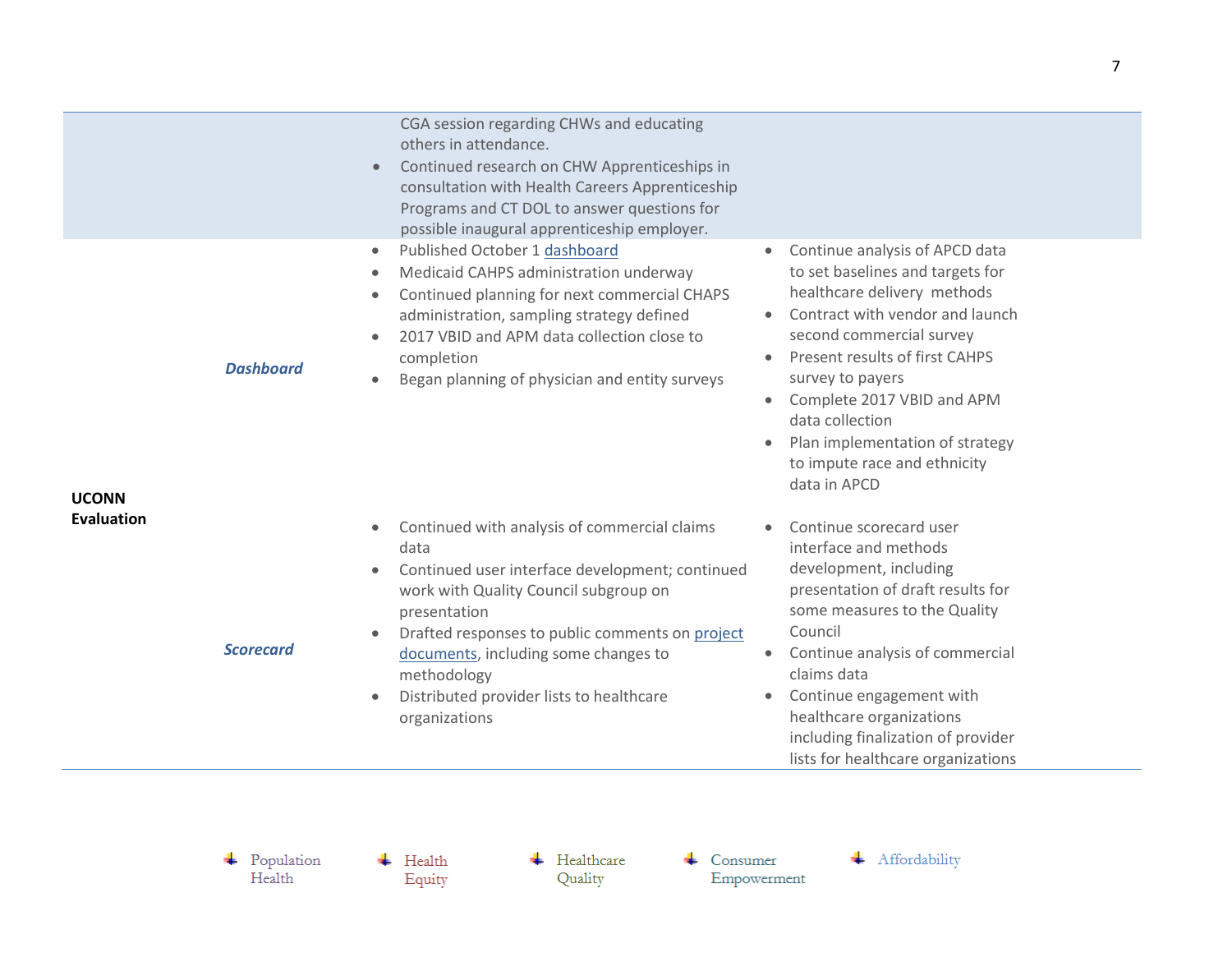| <b>Community and</b><br><b>Clinical</b><br>Integration<br>Program | Executed contract with Hartford Healthcare to<br>$\bullet$<br>participate in CCIP Wave 2. Additional contracts<br>are pending execution.<br>Contract Negotiations are underway for a CCIP<br>$\bullet$<br>Validation Vendor and Subject Matter Expert.<br>A Procurement was released to identify<br>$\bullet$<br>additional Subject Matter Experts for CCIP.<br>A Procurement for a Health Equity Improvement<br>$\bullet$<br>vendor to support PCMH+ entities in achieving<br>the CCIP Health Equity improvement Standard<br>closed. The evaluation will take place in October. | N/A<br>Complete all Wave 1 and Wave 2<br>Contracts.<br><b>Announce Validation Surveyor</b><br>and Subject Matter Expert Panel<br>and finalize contracts.<br><b>Announce Health Equity</b><br>$\bullet$<br>improvement vendor and draft<br>contract. |
|-------------------------------------------------------------------|----------------------------------------------------------------------------------------------------------------------------------------------------------------------------------------------------------------------------------------------------------------------------------------------------------------------------------------------------------------------------------------------------------------------------------------------------------------------------------------------------------------------------------------------------------------------------------|-----------------------------------------------------------------------------------------------------------------------------------------------------------------------------------------------------------------------------------------------------|
| Advanced<br><b>Medical Home</b>                                   | To date, 125 practices have received NCQA Level<br>$\bullet$<br>2 or 3 PCMH recognition                                                                                                                                                                                                                                                                                                                                                                                                                                                                                          | Continue providing technical<br>assistance to the enrolled<br>practices.                                                                                                                                                                            |
| Grant<br>Administration                                           | • OHS released its first year plan which can be found<br>here<br>• OHS SIM is continuing to coordinate with the<br>various work streams to complete the AY 4<br><b>Operational Plan</b>                                                                                                                                                                                                                                                                                                                                                                                          |                                                                                                                                                                                                                                                     |

## **ACRONYMS**

| <b>APCD</b> – All-Payers Claims Database                  | <b>CMMI</b> – Center for Medicare & Medicaid Innovations |
|-----------------------------------------------------------|----------------------------------------------------------|
| <b>AHCT</b> – Access Health Connecticut                   | <b>DPH</b> – Department of Public Health                 |
| <b>BRFSS</b> – Behavioral Risk Factor Surveillance System | <b>DSS</b> – Department of Social Services               |
| <b>CAB</b> – Consumer Advisory Board                      | <b>EAC</b> – Equity and Access Council                   |
| <b>CCIP</b> – Clinical & Community Integration Program    | <b>EHR</b> – Electronic Health Record                    |
| <b>CHW</b> – Community Health Worker                      | <b>HISC</b> – Healthcare Innovation Steering Committee   |

 $\begin{array}{c}\n\textcolor{red}{\bigarrow} & \text{Population} \\\textcolor{blue}{\textbf{Health}}\n\end{array}$  $\overline{\phantom{a}}$  Health Equity

 $\leftarrow$  Healthcare Quality

 $\leftarrow$  Consumer Empowerment

**CMC** – Care Management Committee